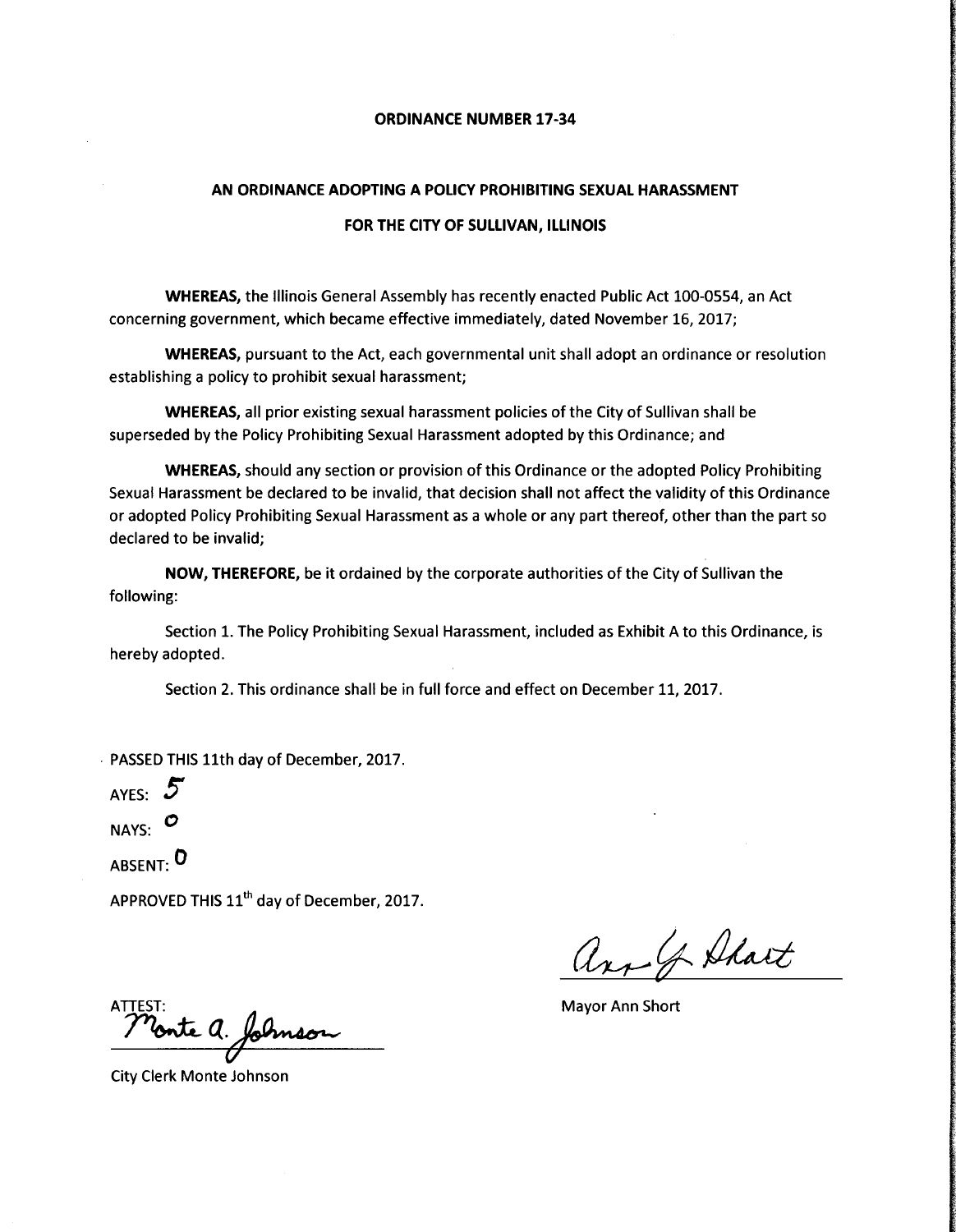### POLICY PROHIBITING SEXUAL HARASSMENT

## 1. PROHIBITION ON SEXUAL HARASSMENT

It is unlawful to harass a person because of that person's sex. The courts have determined that sexual harassment is <sup>a</sup> form of discrimination under Title VII of the U. S. Civil Rights Act of 1964, as amended in 1991. All persons have <sup>a</sup> right to work in an environment free from sexual harassment. Sexual harassment is unacceptable misconduct which affects individuals of all genders and sexual orientations. It is <sup>a</sup> policy of the City of Sullivan, Illinois, to prohibit harassment of any person by any municipal official, municipal agent, municipal employee or municipal agency or office on the basis of sex or gender. All municipal officials, municipal agents, municipal employees and municipal agencies or offices are prohibited from sexually harassing any person, regardless of any employment relationship or lack thereof.

### II. DEFINITION OF SEXUAL HARASSMENT

This policy adopts the definition of sexual harassment as stated in the Illinois Human Rights Act, which currently defines sexual harassment as:

Any unwelcome sexual advances or requests for sexual favors or any conduct of <sup>a</sup> sexual nature when:

- 1) Submission to such conduct is made either explicitly or implicitly a term or condition of an individual's employment,
- 2) Submission to or rejection of such conduct by an individual is used as the basis for employment decisions affecting such individual, or
- 3) Such conduct has the purpose or effect of substantially interfering with an individual' <sup>s</sup> work performance or creating an intimidating, hostile or offensive working environment.

Conduct which may constitute sexual harassment includes:

- Verbal: sexual innuendos, suggestive comments, insults, humor, and jokes about sex, anatomy  $\bullet$ or gender-specific traits, sexual propositions, threats, repeated requests for dates, or statements about other employees, even outside of their presence, of <sup>a</sup> sexual nature.
- Non-verbal: suggestive or insulting sounds (whistling), leering, obscene gestures, sexually suggestive bodily gestures, "catcalls", "smacking" or "kissing" noises.
- Visual: posters, signs, pin- ups or slogans of a sexual nature, viewing pornographic material or websites.
- Physical: touching, unwelcome hugging or kissing, pinching, brushing the body, any coerced sexual act or actual assault.
- Textual/ Electronic: " sexting" ( electronically sending messages with sexual content, including pictures and video), the use of sexually explicit language, harassment, cyber stalking and threats via all forms of electronic communication (e-mail, text/picture/video messages, intranet/on-line postings, blogs, instant messages and social network websites like Facebook and Twitter).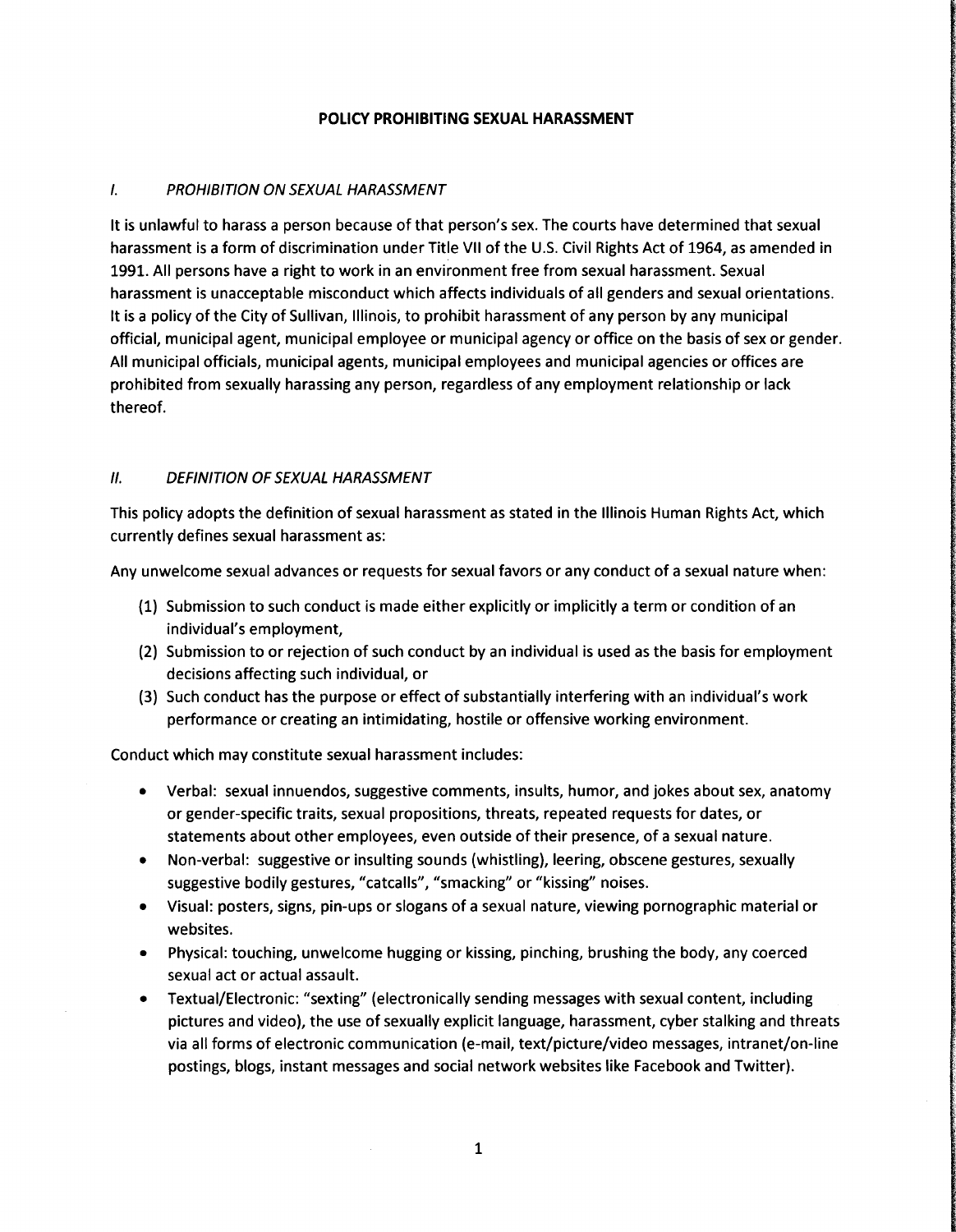The most severe and overt forms of sexual harassment are easier to determine. On the other end of the spectrum, some sexual harassment is more subtle and depends, to some extent, on individual perception and interpretation. The courts will assess sexual harassment by a standard of what would offend a "reasonable person."

# 111. PROCEDURE FOR REPORTING AN ALLEGATION OF SEXUAL HARASSMENT

An employee who either observes sexual harassment or believes herself/ himself to be the object of sexual harassment should deal with the incident(s) as directly and firmly as possible by clearly communicating her/his position to the offending employee, and her/his immediate supervisor. It is not necessary for sexual harassment to be directed at the person making the report.

Any employee may report conduct which is believed to be sexual harassment, including the following:

- Electronic/ Direct Communication. If there is sexual harassing behavior in the workplace, the harassed employee should directly and clearly express her/ his objection that the conduct is unwelcome and request that the offending behavior stop. The initial message may be verbal. If subsequent messages are needed, they should be put in writing in <sup>a</sup> note or <sup>a</sup> memo.
- Contact with Supervisory Personnel. At the same time direct communication is undertaken, or in the event the employee feels threatened or intimidated by the situation, the problem must be promptly reported to the immediate supervisor of the person making the report, a department head, a director of human resources, an ethics officer, the city manager or administrator, or the chief executive officer of the municipality.

The employee experiencing what he or she believes to be sexual harassment must not assume that the employer is aware of the conduct. If there are no witnesses and the victim fails to notify <sup>a</sup> supervisor or other responsible officer, the municipality will not be presumed to have knowledge of the harassment.

Resolution Outside Municipality. The purpose of this policy is to establish prompt, thorough and effective procedures for responding to every report and incident so that problems can be identified and remedied by the municipality. However, all municipal employees have the right to contact the Illinois Department of Human Rights( IDHR) or the Equal Employment Opportunity Commission ( EEOC) for information regarding filing <sup>a</sup> formal complaint with those entities. An IDHR complaint must be filed within 180 days of the alleged incident(s) unless it is <sup>a</sup> continuing offense. A complaint with the EEOC must be filed within 300 days.

Documentation of any incident may be submitted with any report( what was said or done, the date, the time and the place), including, but not limited to, written records such as letters, notes, memos and telephone messages.

All allegations, including anonymous reports, will be accepted and investigated regardless of how the matter comes to the attention of the municipality. However, because of the serious implications of sexual harassment charges and the difficulties associated with their investigation and the questions of credibility involved, the claimant's willing cooperation is a vital component of an effective inquiry and an appropriate outcome.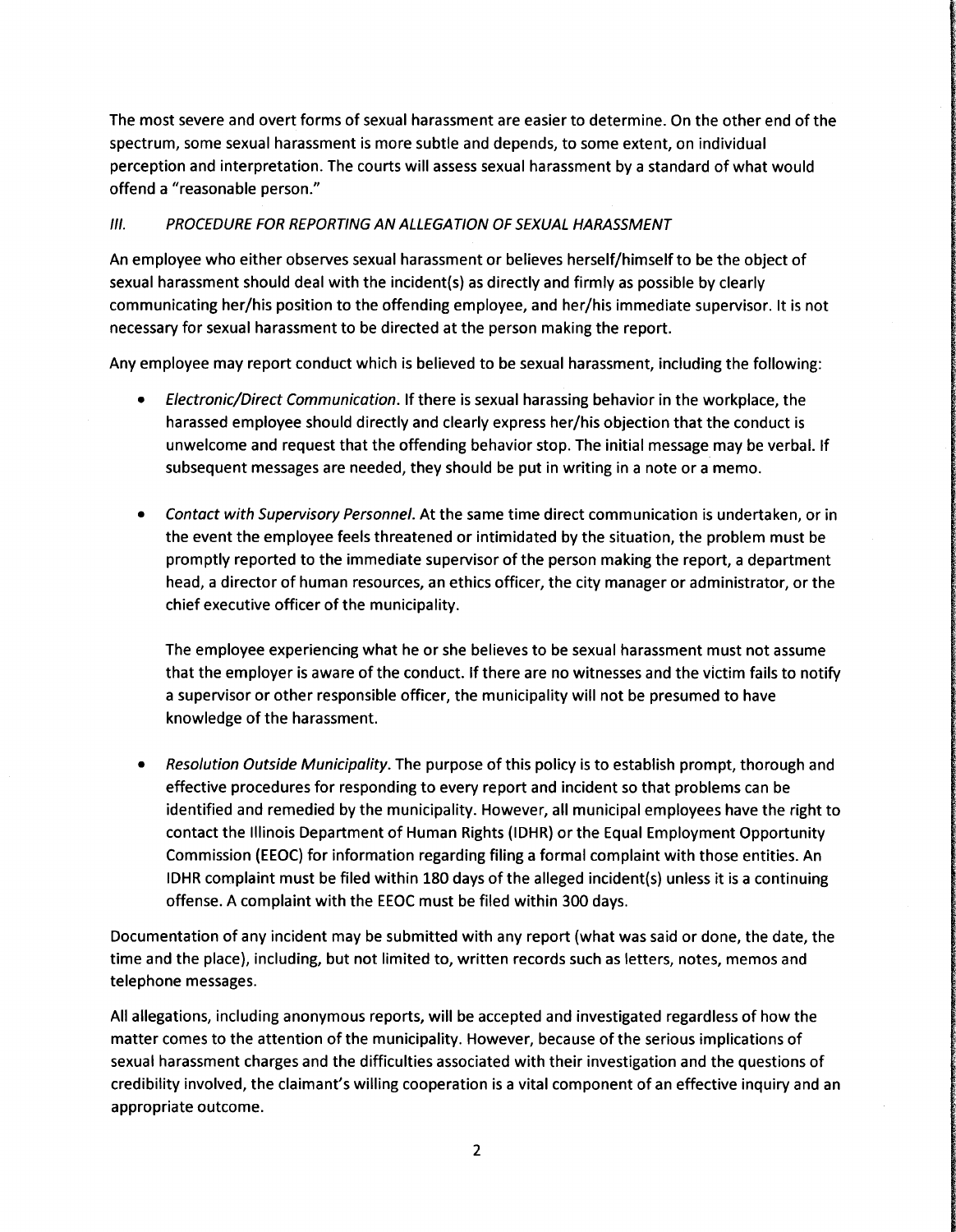## IV. PROHIBITION ON RETALIATION FOR REPORTING SEXUAL HARASSMENT ALLEGATIONS

No municipal official, municipal agency, municipal employee or municipal agency or office shall take any retaliatory action against any municipal employee due to a municipal employee's:

- 1. Disclosure or threatened disclosure of any violation of this policy,
- 2. The provision of information related to or testimony before any public body conducting an investigation, hearing or inquiry into any violation of this policy, or
- 3. Assistance or participation in <sup>a</sup> proceeding to enforce the provisions of this policy.

For the purposes of this policy, retaliatory action means the reprimand, discharge, suspension, demotion, denial of promotion or transfer, or change in the terms or conditions of employment of any municipal employee that is taken in retaliation for a municipal employee's involvement in protected activity pursuant to this policy.

No individual making <sup>a</sup> report will be retaliated against even if <sup>a</sup> report made in good faith is not substantiated. In addition, any witness will be protected from retaliation.

Similar to the prohibition against retaliation contained herein, the State Officials and Employees Ethics Act (5 ILCS 430/15-10) provides whistleblower protection from retaliatory action such as reprimand, discharge, suspension, demotion, or denial of promotion or transfer that occurs in retaliation for an employee who does any of the following:

- 1. Discloses or threatens to disclose to a supervisor or to <sup>a</sup> public body an activity, policy, or practice of any officer, member, State agency, or other State employee that the State employee reasonably believes is in violation of <sup>a</sup> law, rule, or regulation,
- 2. Provides information to or testifies before any public body conducting an investigation, hearing, or inquiry into any violation of <sup>a</sup> law, rule, or regulation by any officer, member, State agency or other State employee, or
- 3. Assists or participates in a proceeding to enforce the provisions of the State Officials and Employees Ethics Act.

Pursuant to the Whistleblower Act (740 ILCS 174/15(a)), an employer may not retaliate against an employee who discloses information in a court, an administrative hearing, or before <sup>a</sup> legislative commission or committee, or in any other proceeding, where the employee has reasonable cause to believe that the information discloses <sup>a</sup> violation of <sup>a</sup> State or federal law, rule, or regulation. In addition, an employer may not retaliate against an employee for disclosing information to <sup>a</sup> government or law enforcement agency, where the employee has reasonable cause to believe that the information discloses a violation of a State or federal law, rule, or regulation. (740 ILCS 174/15(b)).

According to the Illinois Human Rights Act (775 ILCS 5/6-101), it is a civil rights violation for a person, or for two or more people to conspire, to retaliate against a person because he/she has opposed that which he/she reasonably and in good faith believes to be sexual harassment in employment, because he/she has made a charge, filed a complaint, testified, assisted, or participated in an investigation, proceeding, or hearing under the Illinois Human Rights Act.